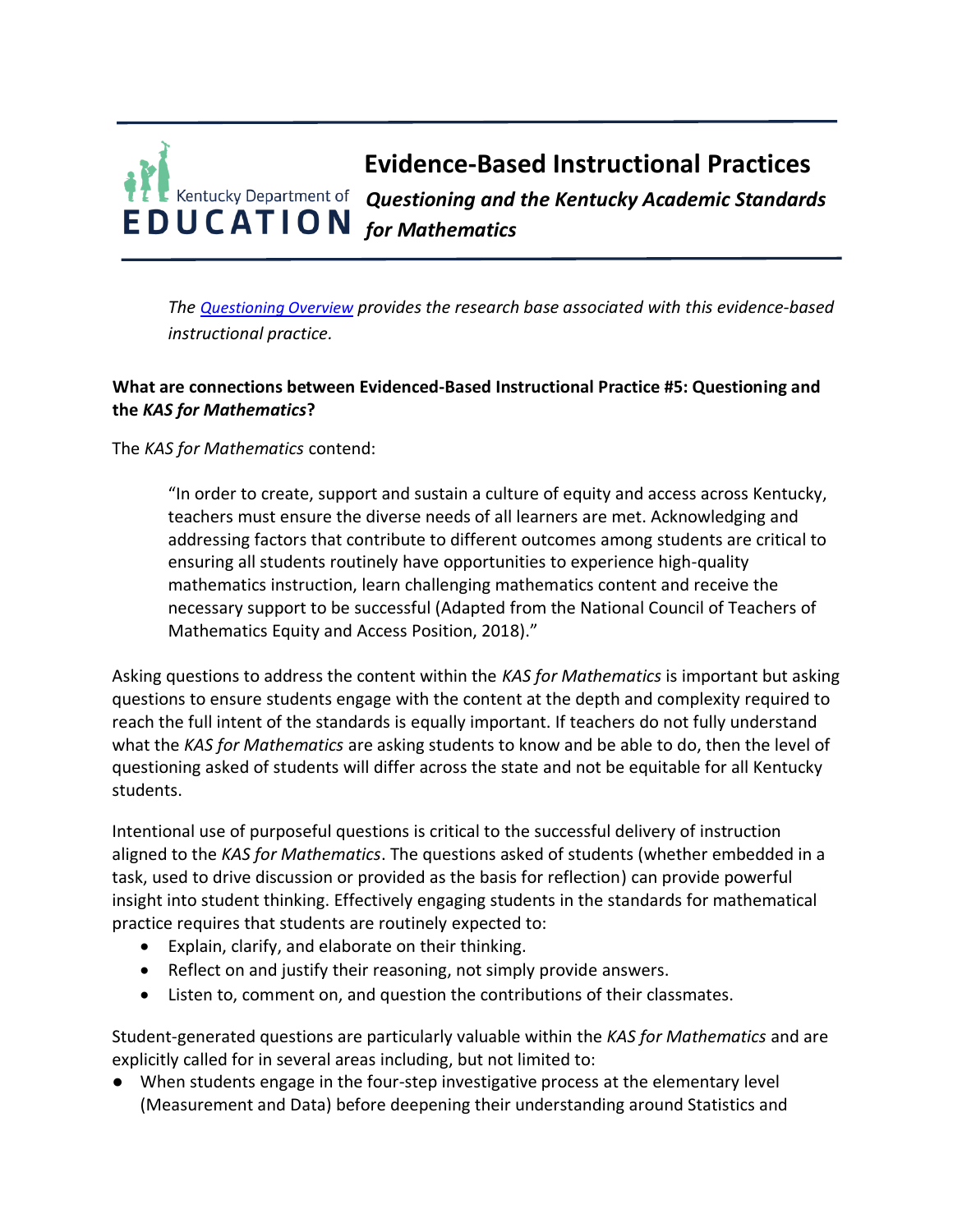Probability concepts in middle and high school. Students use the statistical process to seek to understand the world around them, taking time to pursue the entire process in order to gain insights, looping back to revise the question or data gathering if the results they have do not adequately address their question (MP.1).

- When students engage in the mathematical modeling process to grapple with real-world situations through the lens of mathematics (MP.4). The *KAS for Mathematics* define Mathematical Modeling as a process in which students identify something in the real world they want to know, do or understand and consider questions such as:
	- What information and relationships are relevant?
	- How might this real-world situation be modeled using mathematics?
	- Does the model address the problem? Does it make sense when applied in the real world? Are the answers reasonable? Are the consequences acceptable?

For more information on the Modeling Cycle see p. 8-10 of the *KAS for Mathematics.*

When designing instruction that integrates the mathematical content and practices in such a way that every Kentucky student will benefit mathematically, questioning is paramount. However, educators should keep in mind that questioning doesn't exist in a vacuum. Keeping this interconnectedness in mind when developing questions and selecting questioning strategies is critical to advancing implementation of the *KAS for Mathematics* and positioning every Kentucky student for future success*.*

## **What are planning considerations for the successful implementation of the Evidenced-Based Instructional Practice #5: Questioning to ensure that all students have equitable access and opportunity to learn the standards contained in the** *KAS for Mathematics***?**

The National Council for Teachers of Mathematics (2014), "Effective teaching of mathematics uses purposeful questions to assess and advance students' reasoning and sense making about important mathematical ideas and relationships." Educators should consider the following:

- **In order to elicit student thinking through questioning, it is important to first cultivate a learning environment where students feel safe and celebrated for sharing their perspectives.** 
	- $\circ$  Ask questions that encourage students to reflect on barriers they may encounter and help them think about ways they can overcome challenges. Embedding systems and routines, such as [Routines for Reasoning,](http://www.fosteringmathpractices.com/routinesforreasoning/) can better equip students to engage in productive struggle and take ownership of their progress and growth toward intended learning outcomes. While specific routines may vary among educators and even across different class sessions, routines can help foster a sense of predictability and safety for students as they learn mathematics.
	- $\circ$  Provide open-ended questions to allow students to define their own mathematical thinking and not be led in only one pathway to find the solution.
	- o Consider how questions might offer all students an entry point into mathematics, such as using [Would You Rather](https://www.wouldyourathermath.com/) prompts or [I Notice, I Wonder](https://www.nctm.org/Classroom-Resources/Problems-of-the-Week/I-Notice-I-Wonder/) routines.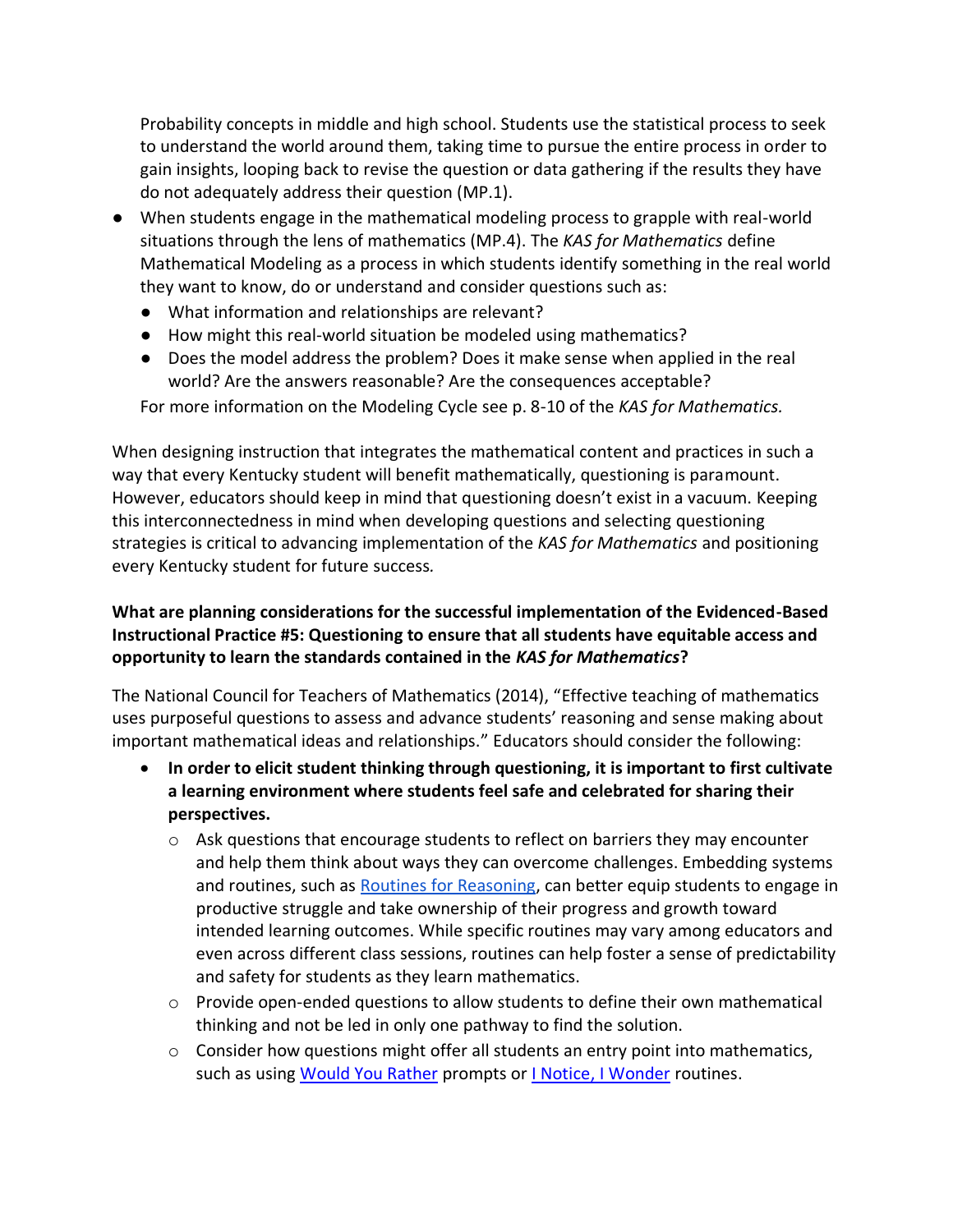- $\circ$  Ask questions that encourage students to reflect on their own strengths, draw connections among mathematical strategies/representation with others and revise their thinking, if needed.
- **Crafting purposeful questions is dependent upon teacher clarity around grade level expectations and how learning progresses within the** *KAS for Mathematics.* 
	- $\circ$  Utilize [Breaking Down a Mathematics](https://kystandards.org/standards-resources/mathematics-resources/breaking-down-a-mathematics-standard/) Standard to gain clarity on the target of the standard (conceptual understanding, procedural skill/fluency, application) and where the standard fits within the Coherence/Vertical Alignment. See **EBIP #2** for support clarifying and sharing clear learning goals.
	- $\circ$  Anticipate when misconceptions are likely to arise in the lesson and plan to take quick pedagogical action using strategies, such as [Talk Moves,](https://irp-cdn.multiscreensite.com/7a45b809/files/uploaded/talk_moves_map_oconnor_2017.pdf) to support students to clarify and advance their learning.
	- $\circ$  Reflect upon the depth and complexity of the questions currently being used throughout instruction. As part of the KDE's [Mathematics Assignment Review](https://education.ky.gov/curriculum/standards/kyacadstand/Documents/Mathematics_Assignment_Review_Protocol.docx)  [Protocol,](https://education.ky.gov/curriculum/standards/kyacadstand/Documents/Mathematics_Assignment_Review_Protocol.docx) the Cognitive Complexity matrix can be a valuable resource for educators to use when reflecting on the current depth at which students are being asked to engage with the content and in considering what, if any, shifts might elicit student understanding at a deeper level.
- **Utilizing questions to collectively move learning forward is difficult to do without structures and supports in place to ensure students are equipped to build off one another's thinking.**
	- o Ensure all students get the same [opportunities to communicate and collaborate](http://stemteachingtools.org/brief/35) through classroom discussions.
	- o Equip students with moves that might help strengthen reasoning and [communication skills.](http://stem4els.wceruw.org/resources/Student-and-Teacher-moves.pdf)
	- o Model questioning for students through think-alouds or think-alongs, including metacognitive or self-questions to empower students as questioners.
	- $\circ$  Utilize activities, like [Which One Doesn't Belong](https://wodb.ca/index.html), to engage students in explaining their approach to a problem, critiquing the solutions of others and comparing the different approaches in terms of whether they are accurate and efficient (MP.3).

## **What strategies and resources can support the implementation of Evidence-Based Instructional Practice #5: Questioning within the** *KAS for Mathematics?*

- The KDE's [Engaging the SMPs: Look Fors & Questions Stems](https://education.ky.gov/curriculum/standards/kyacadstand/Documents/SMP_Look_Fors_and_Question_Stems.pdf)
	- As a supplement to the *KAS for Mathematics*, the Engaging the SMPs resource provides guidance on ways teachers can design instruction to allow students to engage in the standards for mathematical practices. Engaging the SMPs resource includes Student Look-fors, Teacher Look-fors and potential Question Stems for each of the eight mathematical practices.
- The KDE's Getting to Know the *[KAS for Mathematics](https://kystandards.org/standards-resources/mathematics-resources/math-pl-modules/building-a-culture-of-math-learning-series/)* Module specifically, Section 1C: A Closer Look at the Standards for Mathematical Practice.